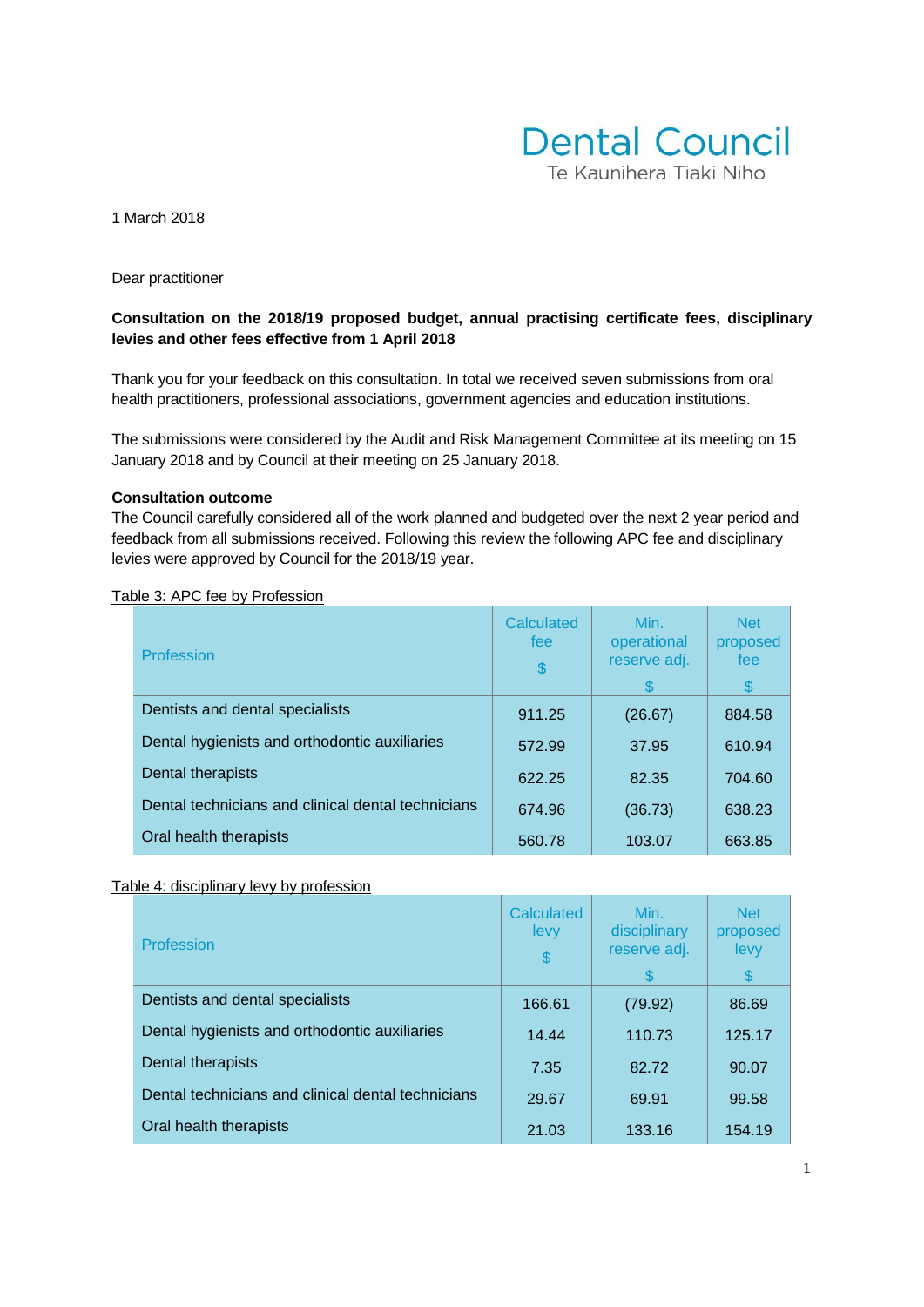All other fees have been uplifted by 2% as set out in the consultation document. The fees were published in the NZ Gazette on 8 February 2018.

A table summarising the other main themes coming through the submissions is attached as Appendix 1.

### **Further analysis in relation to the APC fee and disciplinary levy for dental hygienists, orthodontic auxiliaries and dental therapists**

One professional organisation and two practitioners were concerned about the increase in APC fee for dental hygienists and orthodontic auxiliaries and dental therapists. As a result further analysis is provided below.

Excluding GST, a breakdown of the APC fee and disciplinary levy for dental hygienists and orthodontic auxiliaries (table 1) shows an overall increase of \$53.03 for the APC fee and an overall increase of \$129.50 for the disciplinary levy.

|                       | 2017/18 | 2018/19 | <b>Movement</b> |
|-----------------------|---------|---------|-----------------|
| APC fee               | 557.91  | 610.94  | 53.03           |
| Disciplinary levy     | (4.33)  | 125.17  | 129.50          |
| <b>Total excl GST</b> | 553.58  | 736.11  | 182.53          |
| GST                   | 83.04   | 110.42  | 27.38           |
| <b>Total incl GST</b> | 636.62  | 846.53  | 209.91          |

Table 1: APC fee and disciplinary levy for dental hygienists and orthodontic auxiliaries

The increase in the APC fee is the result of additional costs incurred by Council predominantly related to business continuity as a result of the Kaikoura earthquake, a lower volume of registration applications, and the transfer of the operating reserve balance relating to practitioners who hold a dual scope of practise in dental hygiene and therapy to the oral health therapists operating reserve.

A minimum operating reserve balance of \$41,335 is required to sustain the dental hygienist and orthodontic auxiliary profession. The 2018/19 budgeted operating reserve opening balance is a deficit of \$(7,395). Council can address reserve shortfalls over a two year period and as a result, the operational reserve requires additional funding of \$24,365 (equivalent to \$37.95 per practitioner).

There has been significant hygienists disciplinary activity during 2017/18 and, as a result, the 2018/19 budgeted disciplinary reserve opening balance is expected to be overdrawn by \$(44,088) with a Professional Conduct Committee (PCC) and a Health Practitioner Disciplinary Tribunal (HPDT) hearing to be held in 2018/19. Additional funding of \$71,088 (equivalent to \$110.73 per practitioner) is required to return the disciplinary reserve to its minimum balance.

Excluding GST, a breakdown of the APC fee and disciplinary levy for dental therapists (table 2) shows an overall increase of \$84.53 for the APC fee and an overall increase of \$92.32 for the disciplinary levy.

## Table 2: APC fee and disciplinary levy for dental therapists

|                       | 2017/18 | 2018/19 | <b>Movement</b> |
|-----------------------|---------|---------|-----------------|
| APC fee               | 620.07  | 704.60  | 84.53           |
| Disciplinary levy     | (2.25)  | 90.07   | 92.32           |
| <b>Total excl GST</b> | 617.82  | 794.67  | 176.85          |
| GST                   | 92.67   | 119.20  | 26.53           |
| <b>Total incl GST</b> | 710.49  | 913.87  | 203.38          |

As with hygienists, the top-up of the minimum reserve is the result of additional costs incurred by Council predominantly related to business continuity, a lower volume of registration applications, and the transfer of the operating reserve balance relating to practitioners who hold a dual scope of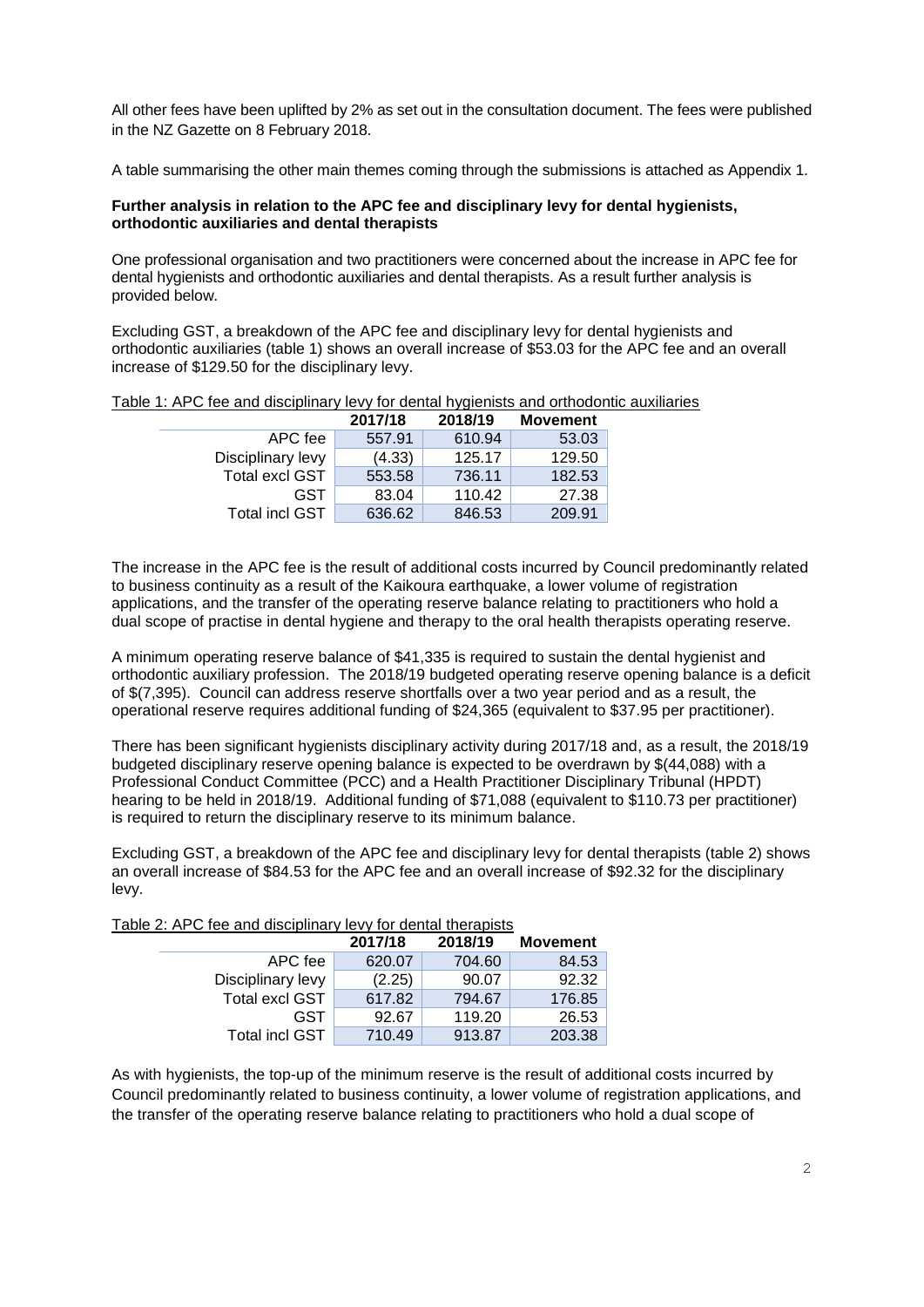practise in dental hygiene and therapy to the oral health therapists operating reserve. Accordingly the therapists operating reserve is below the minimum acceptable level.

A minimum operating reserve balance of \$43,273 is required to sustain the dental therapist profession. The 2018/19 budgeted operating reserve opening balance is overdrawn by \$(74,649). Council can address reserve shortfalls over a two year period and as result a contribution of \$58,961 is required (equivalent to \$82.35 per practitioner).

There has been significant therapists' disciplinary activity during 2017/18 and, as a result, the 2018/19 budgeted disciplinary reserve opening balance is overdrawn by \$(32,226). The disciplinary reserve requires funding of \$59,226 (equivalent to \$82.72 per practitioner).

Yours sincerely

Waner.

Marie Warner Chief Executive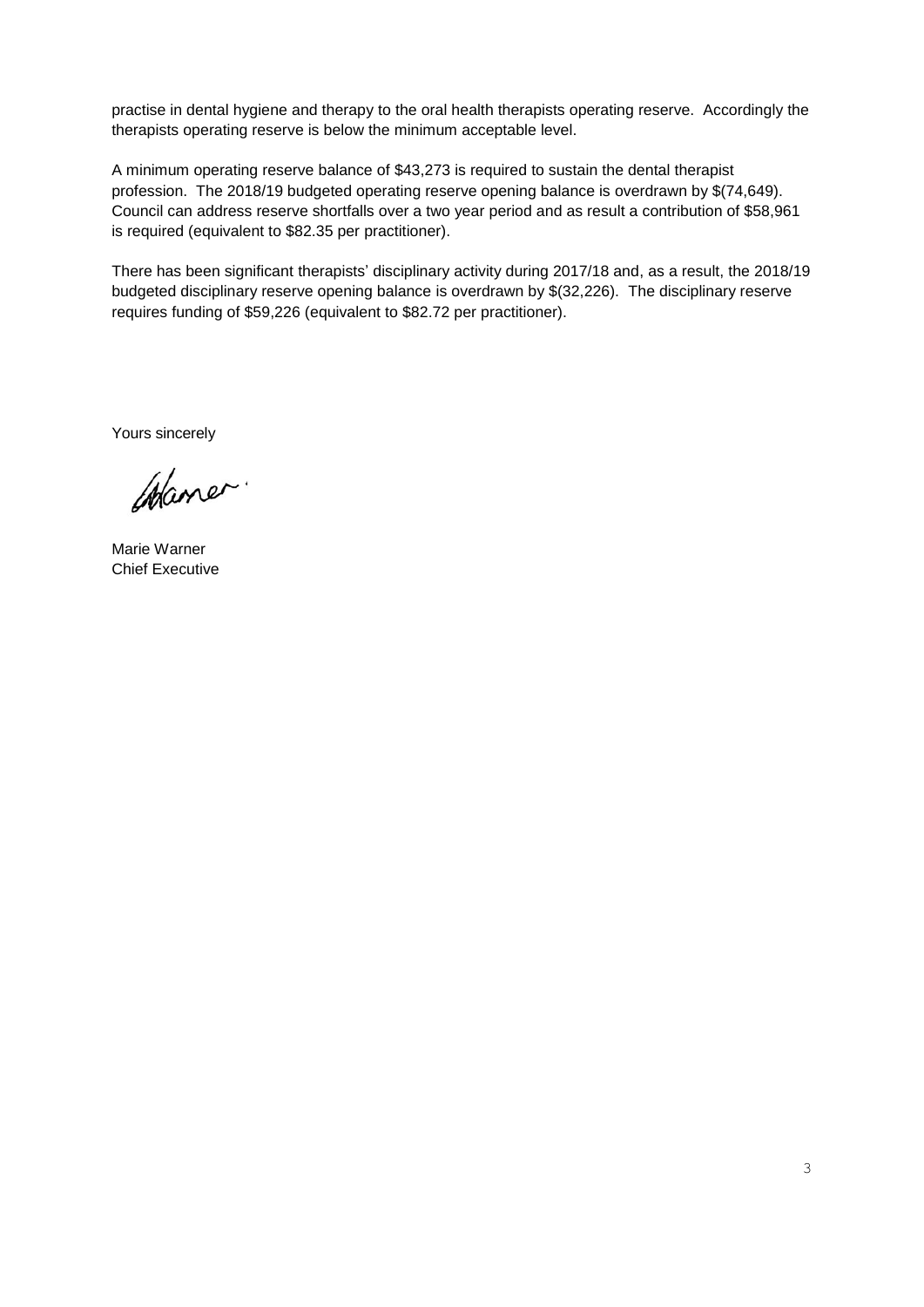# Appendix 1: Submission themes and responses

Other queries (and Council's responses) from the submissions to the consultation document on the 2018/19 proposed budget, annual practising certificate fees, disciplinary levies and other fees effective from 1 April 2018.

| <b>Theme</b>                                                             | Council response                                                                                                                                                                                                                                                                          |
|--------------------------------------------------------------------------|-------------------------------------------------------------------------------------------------------------------------------------------------------------------------------------------------------------------------------------------------------------------------------------------|
| Part-time work not reflected<br>in the APC fee                           | Activities required to fulfil our statutory responsibilities such as<br>accreditation, the setting of standards or scopes of practice are on a<br>per registered person basis rather than on the number of hours each<br>person is employed within the profession.                        |
|                                                                          | In addition, the volume of activity required to grant an APC is similar<br>applicant to applicant, regardless of whether the applicant is<br>practising on a full-time or part-time basis.                                                                                                |
| Payment of fees to Council<br>and then have to seek<br>refund from DHB's | With the introduction of the new IT system practitioners will be able<br>to apply for their APC online, and once their applications are<br>complete, and paid for, they will download their new practising<br>certificates themselves which will streamline the process<br>significantly. |
|                                                                          | The new online system for APC renewal requires practitioners to<br>process their online application form and payment and therefore<br>does not have the capability to receive bulk payments from<br>employers – e.g DHB. This change was communicated to all DHBs<br>in August 2017.      |
|                                                                          | Whilst the IT system is not going live with online APC's for the 1 April<br>2018, some DHB have chosen to continue with the amended<br>process of requiring practitioners to submit their own application and<br>payment.                                                                 |
|                                                                          | In accordance with section 17 of the Health Practitioners<br>Competence Assurance Act 2003 practitioners are responsible for<br>payment of the fee:<br>17 Applications for registration of health practitioners and                                                                       |
|                                                                          | authorisations of scopes of practice<br>This section applies to every application by-<br>(1)                                                                                                                                                                                              |
|                                                                          | a person who applies to be registered as a health<br>(a)<br>practitioner permitted to practise within a scope of practice; and                                                                                                                                                            |
|                                                                          | every health practitioner who applies for a change in the<br>(b)                                                                                                                                                                                                                          |
|                                                                          | authorisation of his or her existing scope of practice.<br>(2)<br>Every application to which this section applies must be made                                                                                                                                                            |
|                                                                          | to the responsible authority, and must-                                                                                                                                                                                                                                                   |
|                                                                          | (a)<br>be made in a form, and contain the information, that is<br>determined by the authority; and                                                                                                                                                                                        |
|                                                                          | be accompanied by-<br>(b)                                                                                                                                                                                                                                                                 |
|                                                                          | an indication of the scope of practice within which the<br>(i)<br>applicant proposes to practise, or, as the case requires, an indication<br>of the changes the applicant wishes to have made to his or her                                                                               |
|                                                                          | existing scope of practice; and                                                                                                                                                                                                                                                           |
|                                                                          | (ii)<br>any evidence in support of the application that is required by<br>the authority; and                                                                                                                                                                                              |
|                                                                          | the fee (if any) set by the authority.<br>(iii)                                                                                                                                                                                                                                           |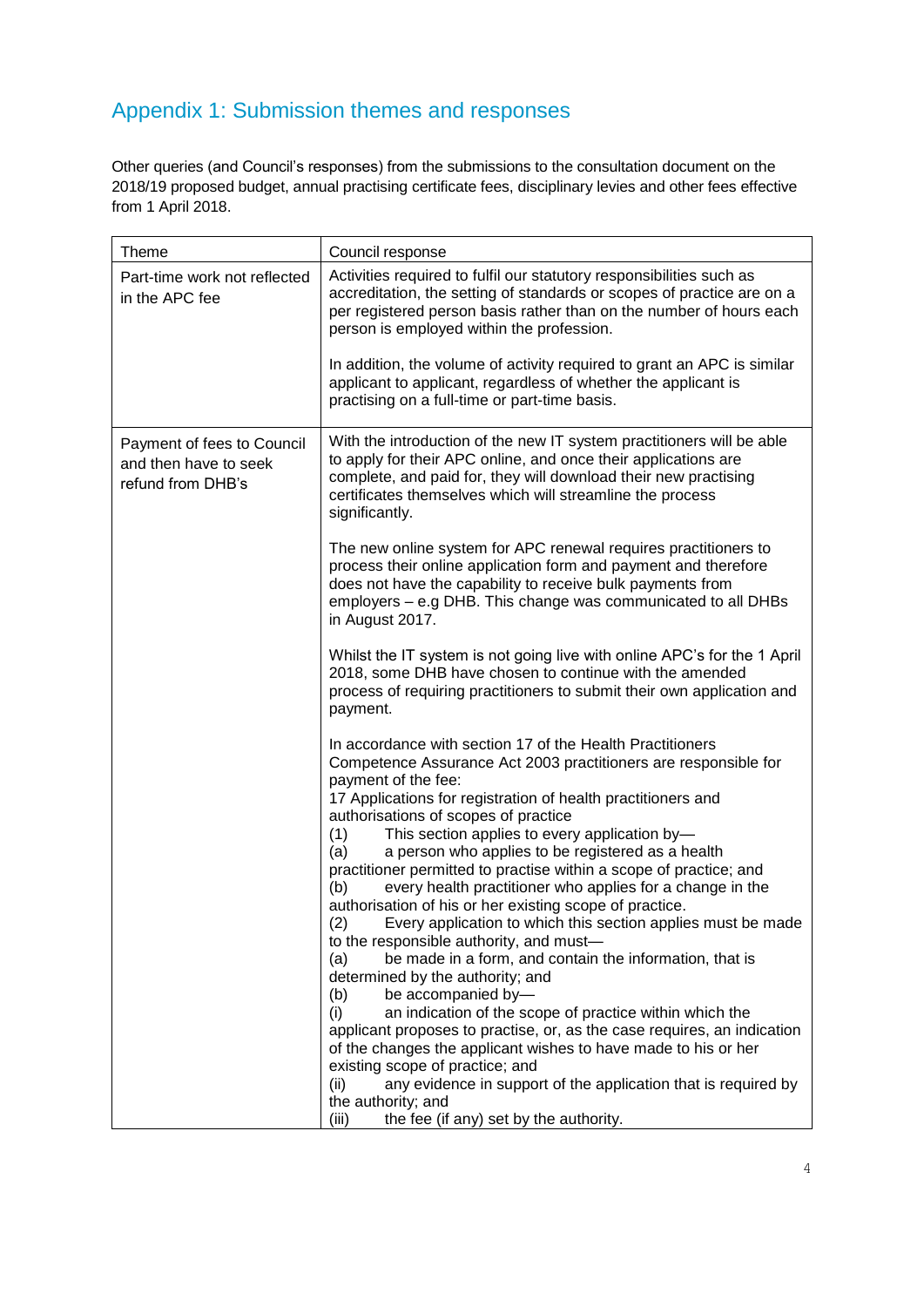# Appendix 2: Other fees

| Fee                                                                                                                                                                                                                                                               | <b>Current fee</b> | Fee from 1<br><b>April 2018</b> |
|-------------------------------------------------------------------------------------------------------------------------------------------------------------------------------------------------------------------------------------------------------------------|--------------------|---------------------------------|
|                                                                                                                                                                                                                                                                   | \$                 | \$                              |
| <b>Retention fee</b>                                                                                                                                                                                                                                              | 110.16             | 112.36                          |
| Application fee to transfer from non-practising to practising status, where<br>application is subject to Council's recency of practice policy                                                                                                                     | 279.36             | 284.95                          |
| Application for registration fee                                                                                                                                                                                                                                  | 465.61             | 474.92                          |
| Application for registration for overseas applicant with prescribed qualifications<br>and experience                                                                                                                                                              | 1,164.04           | 1,187.32                        |
| Application for registration for applicant with non-prescribed qualifications and<br>experience to be registered under section 15(2) of the Act for Dentists, hygienists,<br>therapists, clinical dental technicians, dental technicians, orthodontic auxiliaries | 3,513.56           | 3,583.83                        |
| Application for registration for applicant with non-prescribed specialist<br>qualifications and experience to be registered under section 15(2) of the Act for<br>dental specialists                                                                              | 4,479.72           | 4,569.31                        |
| Resubmission of application for assessment of non-prescribed qualifications and<br>experience to be registered under section 15(2) of the Act                                                                                                                     | 2,734.88           | 2,789.58                        |
| Application for removal of an exclusion(s) on the scope of practice after<br>completion of a Dental Council approved course for hygienists, therapists and<br>orthodontic auxiliaries                                                                             | 256.08             | 261.20                          |
| Application for removal of an exclusion(s) on the scope of practice after<br>completion of a course not approved by the Dental Council for hygienists,<br>therapists and orthodontic auxiliaries                                                                  | 465.61             | 474.92                          |
| Application for registration with a prescribed qualification in an additional scope<br>of practice for therapists and clinical dental technicians                                                                                                                 | 465.61             | 474.92                          |
| Application for registration with a non-prescribed qualification in an additional<br>scope of practice for therapists and clinical dental technicians                                                                                                             | 719.86             | 734.26                          |
| Application to undertake supervised activities for orthodontic auxiliaries while<br>undertaking an approved training course.                                                                                                                                      | 93.11              | 94.97                           |
|                                                                                                                                                                                                                                                                   |                    |                                 |
| The New Zealand Dental Hygiene Registration Examination                                                                                                                                                                                                           |                    |                                 |
| NZDHREX - written examination where there are fewer than a total of five<br>candidates sitting the same examination                                                                                                                                               | 3,131.30           | 3,193.93                        |
| NZDHREX - written examination where there is a total of five or more candidates<br>sitting the same examination                                                                                                                                                   | 2,570.00           | 2,621.40                        |
| NZDHREX - clinical examination where there are fewer than a total of five<br>candidates sitting the same examination)                                                                                                                                             | 4,846.61           | 4,943.54                        |
| NZDHREX - clinical examination where there is a total of five or more candidates<br>sitting the same examination                                                                                                                                                  | 4,330.30           | 4,416.91                        |
|                                                                                                                                                                                                                                                                   |                    |                                 |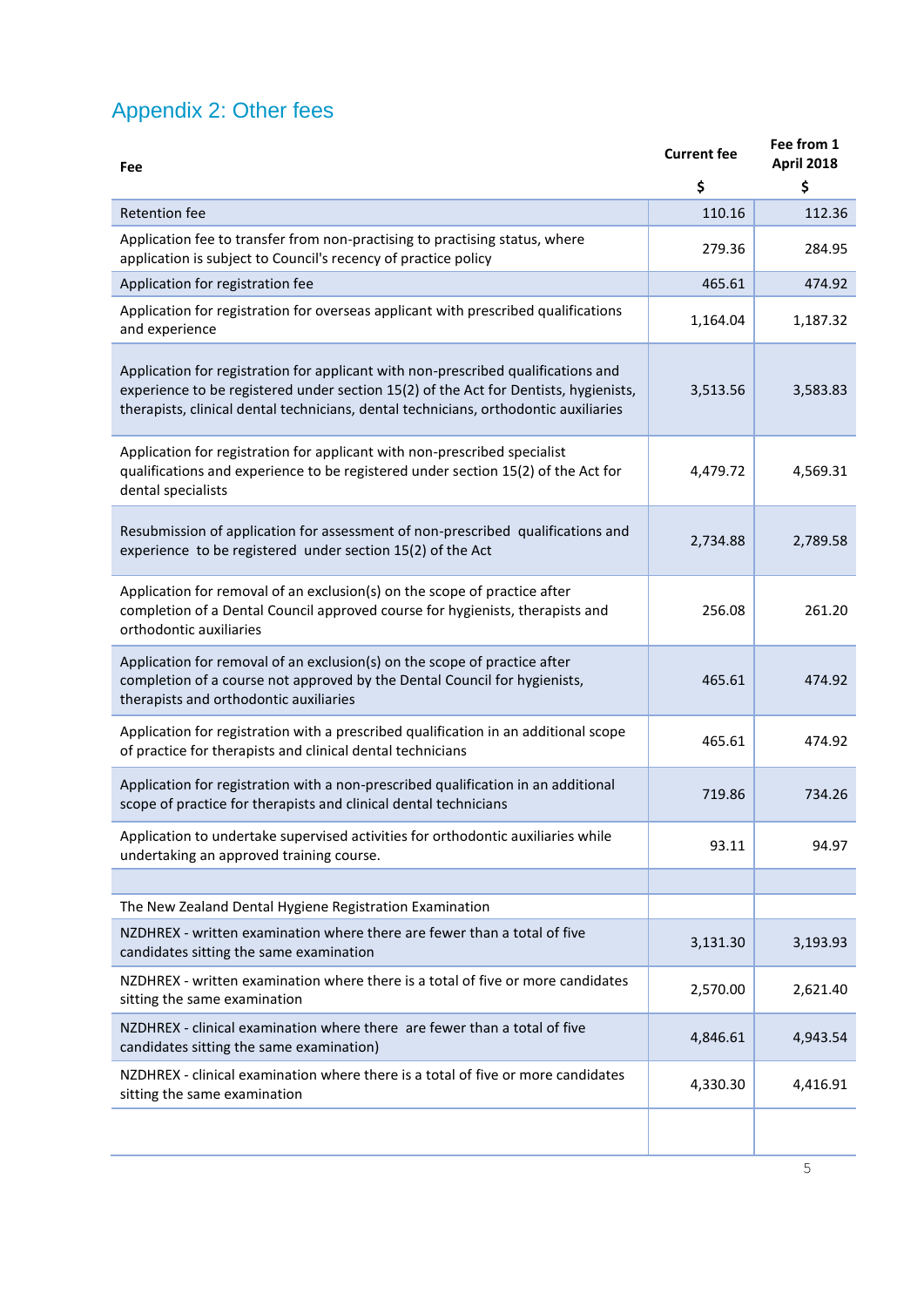| Fee                                                                                                                                                                                                                                                                                                                                                                                                                                                                                                                                                                                                      | <b>Current fee</b> | Fee from 1<br><b>April 2018</b> |
|----------------------------------------------------------------------------------------------------------------------------------------------------------------------------------------------------------------------------------------------------------------------------------------------------------------------------------------------------------------------------------------------------------------------------------------------------------------------------------------------------------------------------------------------------------------------------------------------------------|--------------------|---------------------------------|
|                                                                                                                                                                                                                                                                                                                                                                                                                                                                                                                                                                                                          | \$                 | \$                              |
| The New Zealand Dental Therapy Registration Examination                                                                                                                                                                                                                                                                                                                                                                                                                                                                                                                                                  |                    |                                 |
| NZDTREX - written examination where there are fewer than a total of five<br>candidates sitting the same examination                                                                                                                                                                                                                                                                                                                                                                                                                                                                                      | 3,131.30           | 3,193.93                        |
| NZDTREX - written examination where there is a total of five or more candidates<br>sitting the same examination                                                                                                                                                                                                                                                                                                                                                                                                                                                                                          | 2,570.00           | 2,621.40                        |
| NZDTREX - clinical examination where there are fewer than a total of five<br>candidates sitting the same examination                                                                                                                                                                                                                                                                                                                                                                                                                                                                                     | 4,846.61           | 4,943.54                        |
| NZDTREX - clinical examination where there is a total of five or more candidates<br>sitting the same examination                                                                                                                                                                                                                                                                                                                                                                                                                                                                                         | 4,330.30           | 4,416.91                        |
|                                                                                                                                                                                                                                                                                                                                                                                                                                                                                                                                                                                                          |                    |                                 |
| The New Zealand Dental Technology Registration Examination                                                                                                                                                                                                                                                                                                                                                                                                                                                                                                                                               |                    |                                 |
| NZDTechREX - Combined Examination where there are fewer than a total of five<br>candidates sitting the same examination                                                                                                                                                                                                                                                                                                                                                                                                                                                                                  | 3,871.51           | 3,948.94                        |
| NZDTechREX - Combined Examination where there is a total of five or more<br>candidates sitting the same examination                                                                                                                                                                                                                                                                                                                                                                                                                                                                                      | 3,263.05           | 3,328.31                        |
|                                                                                                                                                                                                                                                                                                                                                                                                                                                                                                                                                                                                          |                    |                                 |
| The New Zealand Dental Specialist Registration Examinations                                                                                                                                                                                                                                                                                                                                                                                                                                                                                                                                              |                    |                                 |
| New Zealand Dental Specialist Registration Examination                                                                                                                                                                                                                                                                                                                                                                                                                                                                                                                                                   | 18,277.13          | 18,642.67                       |
| Professional standards programme fees 1,2,3                                                                                                                                                                                                                                                                                                                                                                                                                                                                                                                                                              |                    |                                 |
| Supervision $1,2,3$ (12-month programme)                                                                                                                                                                                                                                                                                                                                                                                                                                                                                                                                                                 | 5,996.28           | 6,116.21                        |
| Oversight $1,2,3$ (12-month programme)                                                                                                                                                                                                                                                                                                                                                                                                                                                                                                                                                                   | 3,891.00           | 3,968.82                        |
| Competence/Recertification Programme <sup>1,2,3</sup> :                                                                                                                                                                                                                                                                                                                                                                                                                                                                                                                                                  |                    |                                 |
| Distance learning - per module                                                                                                                                                                                                                                                                                                                                                                                                                                                                                                                                                                           | 3,013.80           | 3,074.08                        |
| Clinical training - per practice area of training                                                                                                                                                                                                                                                                                                                                                                                                                                                                                                                                                        | 5,157.84           | 5,261.00                        |
| Health programme fees $1,2$                                                                                                                                                                                                                                                                                                                                                                                                                                                                                                                                                                              |                    |                                 |
| Drug and alcohol screening programme, set up and administration 1,2,3                                                                                                                                                                                                                                                                                                                                                                                                                                                                                                                                    |                    |                                 |
| Set-up and administration for the first 12 months                                                                                                                                                                                                                                                                                                                                                                                                                                                                                                                                                        | 852.23             | 869.27                          |
| Administration fee for each 12 month period thereafter                                                                                                                                                                                                                                                                                                                                                                                                                                                                                                                                                   | 426.11             | 434.63                          |
| Third party testing <sup>1,3</sup> - fee per test                                                                                                                                                                                                                                                                                                                                                                                                                                                                                                                                                        | 122.40             | 124.85                          |
| <sup>1</sup> Fee will be adjusted for any specific requirements of the individual programme<br>and third party costings at the time the programme is established.<br><sup>2</sup> The practitioner will be charged direct professional fees and travel and<br>accommodation expenses for supervisors, those providing oversight, tutors, course<br>administrators etc. These expenses will be charged on an actual and reasonable<br>basis in accordance with the Dental Council's fees and payments and expenditure<br>decisions and probity policies. Course materials, venue costs and administration |                    |                                 |

expenses such as printing and postage will also be charged based on actual costs.

 $^3$  The practitioner will be charged for secretariat administrative overheads at  $\$61.23$ an hour.